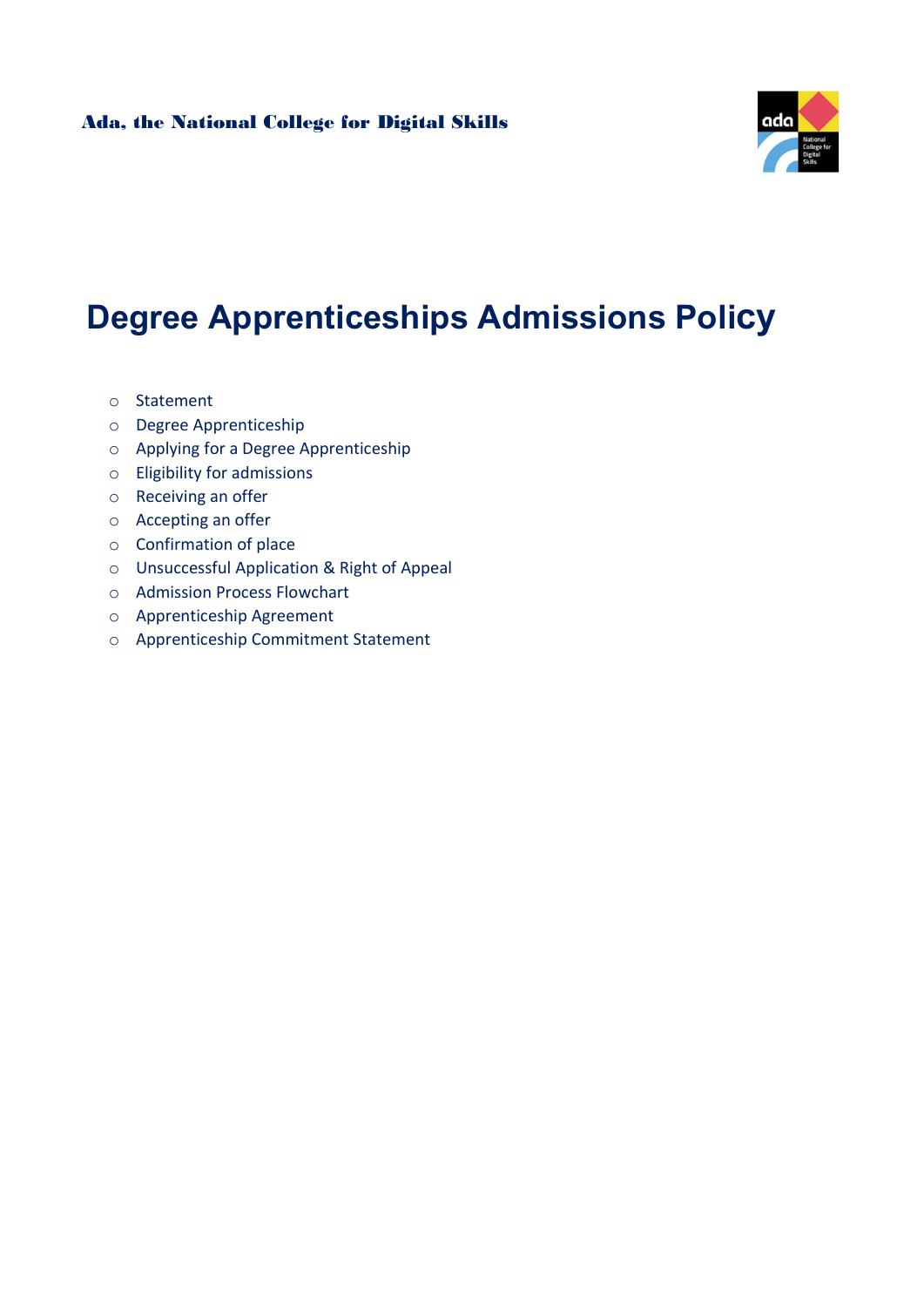# Statement

- 1. Ada recruits apprentices from a diversity of backgrounds, admitting to its programmes those applicants who, by virtue of their interests, abilities, knowledge, experience and motivation, will be best assisted to realise their full academic, creative or professional potential by benefiting from the College's educational provision.
- 2. Ada aims to admit students of the highest calibre, who have the academic potential and motivation to succeed on its challenging courses.
- 3. Ada will provide accurate information and advice to prospective students concerning its opportunities for Apprenticeships.
- 4. Ada wants apprentices to gain the highest level of award of which they are capable. Therefore, the admission of each apprentice is based on a reasonable expectation that the applicant will be able to achieve the aims and outcomes of the programme and the standard required for the award for which they wish to register. This expectation can be demonstrated through a wide variety of forms of preparation, including relevant experiential learning derived from employment or voluntary work, through vocational and professional awards, as well as through conventional certificated qualifications. Where appropriate for some identified groups, offers will be contextualised to ensure all those who have the potential to benefit from higher education have the opportunity to participate.
- 5. Ada welcomes applications from all candidates with the potential to succeed, regardless of their background and is committed to equality of opportunity, as stated in our Equal Opportunities Policy.
- 6. Ada aims to eliminate discrimination on the grounds of gender, race, nationality, ethnic or national origin, political beliefs, religious beliefs or practices, disability, marital status, family circumstances, sexual orientation, spent criminal convictions, age or any other inappropriate ground.
- 7. Ada complies with the provisions of the General Data Protection Regulation and will share information about the progression of an application with an applicant's intended employer as an Apprentice, and with the relevant funding agencies. Ada will not disclose to any other third party any details regarding an individual's application without the applicant's permission to do so. This policy of non-disclosure will include family members of the applicant.

#### Applicants declaring a disability

8. An applicant declaring a disability on their application will be contacted and asked to complete a questionnaire with regard to their expected support needs whilst at the College. The academic decision on an application is made independent of any disability support needs. The emphasis in the disability procedure is to support the applicant as required additional support needs will be discussed with an applicant and recorded to form the basis of a support plan for the student whilst at the College.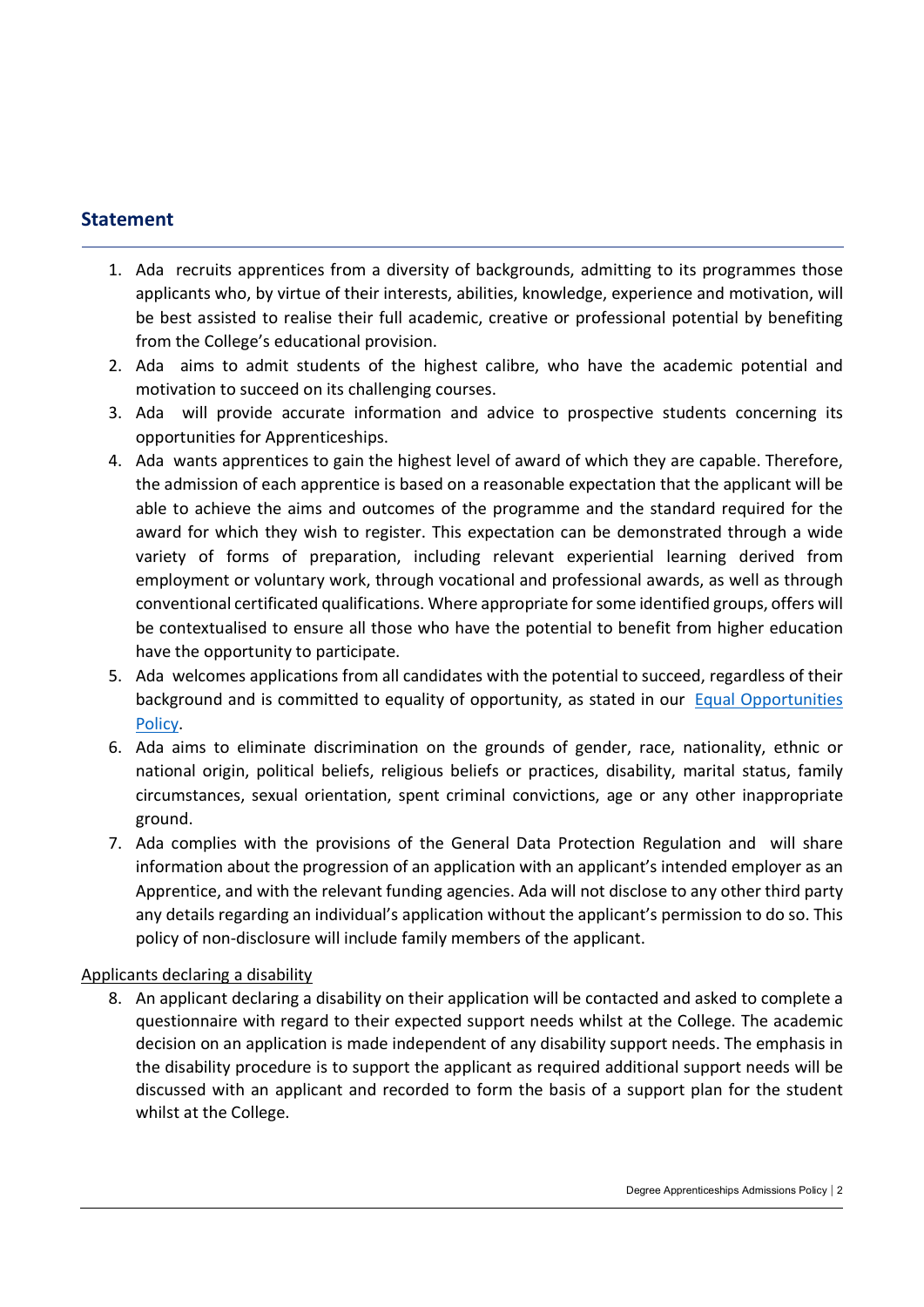#### Applicants with criminal convictions

9. As part of its duty of care, the College asks all applicants with unspent criminal convictions to disclose them and to provide further information where needed. A criminal conviction is not of itself an automatic cause for rejection. The emphasis in the criminal conviction procedure is not to discriminate against or further punish an applicant, but to make a responsible assessment of risk to the College's programme, other students, staff and other members of the community which may impact on the College.

# Degree Apprenticeship

A degree apprenticeship is a partnership between the College and an employer. Apprentices are employed by the employer, who matches them with experienced staff who will help them to learn relevant skills. Simultaneously, the College's tailored educational programmes equip apprentices with appropriate theoretical and practical knowledge.

Ada offers Degree Apprenticeships in collaboration with employers. Degree Apprenticeships involve a combination of study at Ada and work undertaken at the employer. Students who successfully complete their academic programme are awarded the Foundation or Bachelor degree relevant to their Degree Apprenticeship.

## Applying for a Degree Apprenticeship

The learner will need to apply for a degree apprenticeship role within a hiring business, or already be in employment with responsibilities to be aligned with the degree content. Applications for Ada Degree Apprenticeships are normally made though the National Apprenticeships Service: https://www.apprenticeships.gov.uk/apprentice/.

In some cases, the application is made direct to the employer. Successful candidates who receive an offer to study on a Degree Apprenticeship will be required to complete a short enrolment form on the college website; Enrolment Form. This allows Ada to create a student record, which you will need in order to enrol, obtain a student ID card and use Ada's facilities.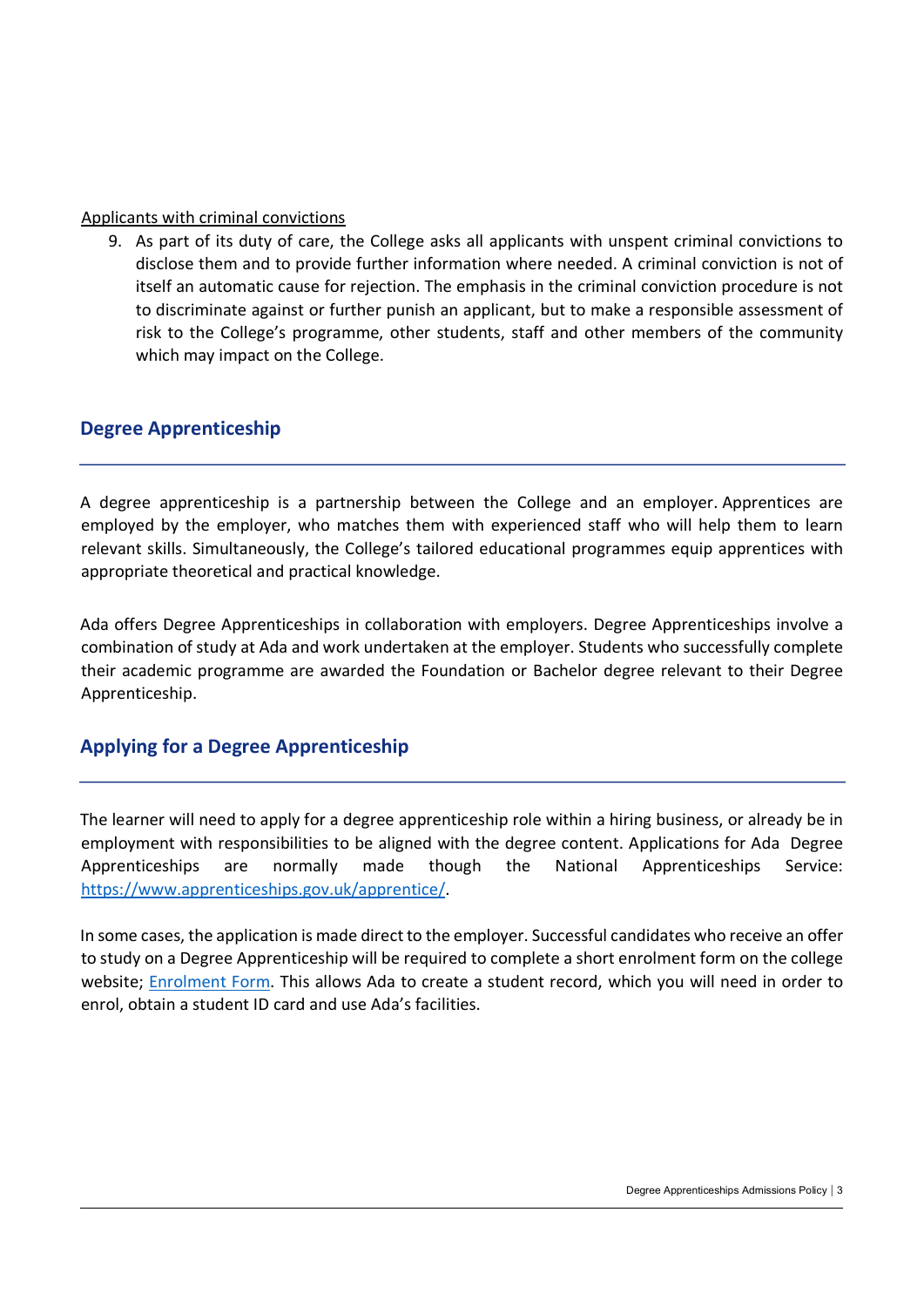# Eligibility for admissions

#### General

Applicants for a Degree Apprenticeship must be over 16 years old and must meet other eligibility criteria determined from time to time by the UK Government. These criteria are published by the Education and Skills Funding Agency in the Apprenticeship funding rules.

Learners must meet these eligibility criteria

- Have been a UK/EU resident for the past three years or more prior to starting the programme
- Have left full-time education prior to the start date of the apprenticeship
- Be aged at least 16 years old to meet government funding criteria

#### Academic qualifications

Applicants for a Degree Apprenticeship must normally meet minimum entry requirements equivalent to those for standard degree programmes offered on site at Ada in the relevant subject.

Entry requirements are agreed then set, based on numerous factors including availability of additional on-the-job support, by both the Employer and Provider. As such, entrance requirements may vary between apprenticeships. Apprentices are selected based on their application, an interview and an assessment process which is tailored to the learner's apprenticeship position.

The entry requirements are generally:

- Three A levels (or equivalent at CCC or above)
- Level 3 (QCF) BTEC National Diploma in Information Technology, or computing related courses
- At least Grade 4/C GCSE Maths, English and IT

Some applicants may not have traditional qualifications as listed above, and have prior learning and skills developed from the workplace, these will be considered on a case by case basis.

#### Recognition of prior learning

Where a learner is eligible to apply for the recognition of prior learning on the basis of certificated or experiential learning, this will be considered in the Initial Needs Analysis, as per Education Skills and Funding Agency (ESFA) Funding Rules, and will take due consideration of Recognition of Prior Learning (RPL) Policy.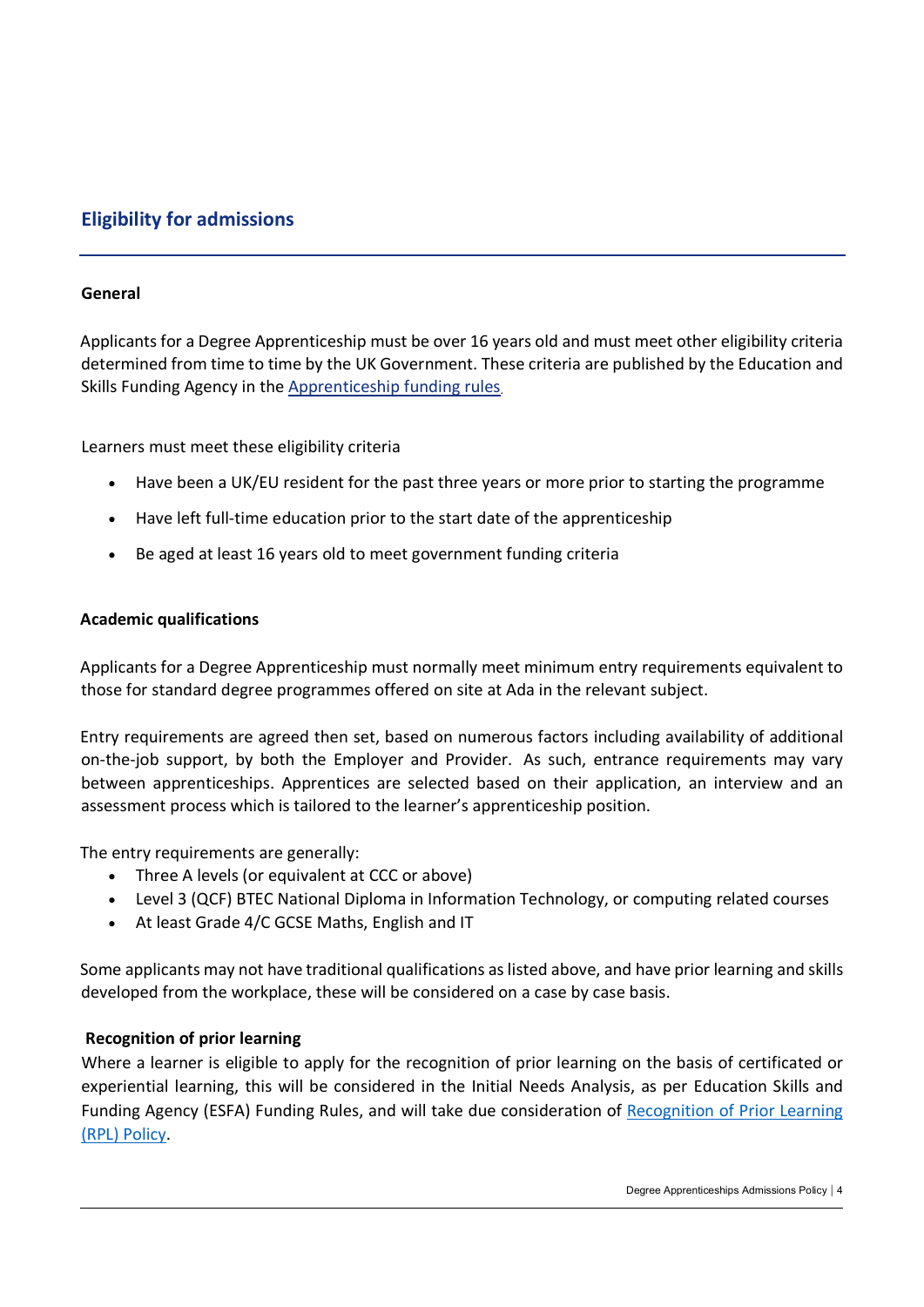#### Staff Involved in making admission decisions

All Ada staff have access to, and are required to comply with, the Ada's policies and procedures. Staff involved in the admission of students, who give guidance to applicants and/or undertake admissions and enrolment duties, will be knowledgeable and competent in their roles. They will operate to clear guidance and be supported by appropriate staff development. They will understand the educational and cultural differences of a diverse population of applies and knowledge of different routes into education and employment.

#### Recognition of prior learning (RLP) Decisions

A meeting team of three academic staff, expert in the subject area, chaired by the head of Degree Programme will review the eligibility of the applicant for RLP base on the RPL policy.

#### Work experience or other relevant qualifications

Applicants for a Degree Apprenticeship may be considered on the basis of a combination of academic qualifications and relevant work experience or another relevant qualification, where this is deemed to be equivalent to the academic qualifications required for admission. Applicants wishing to be admitted on the basis of work experience will be asked to provide detailed information, together with one or more supporting statements from their employer(s), about their work experience. This will be considered by the Head of Degree Programmes at Ada, who will make a recommendation to the Admission Team.

#### Selection by employer

In addition to meeting minimum academic requirements (including work experience, where applicable) applicants for Degree Apprenticeships must meet the requirements of the relevant employer for admission to the programme. Assessment normally takes the form of a selection process equivalent to that for seeking employment. This is likely to include:

- a written application, including a personal statement setting out the applicant's suitability and motivation for the Degree Apprenticeship;
- attendance at an assessment centre, involving completion of a number of tasks;
- an interview.

This list is not exhaustive and there may be variations in the approach adopted by different employers.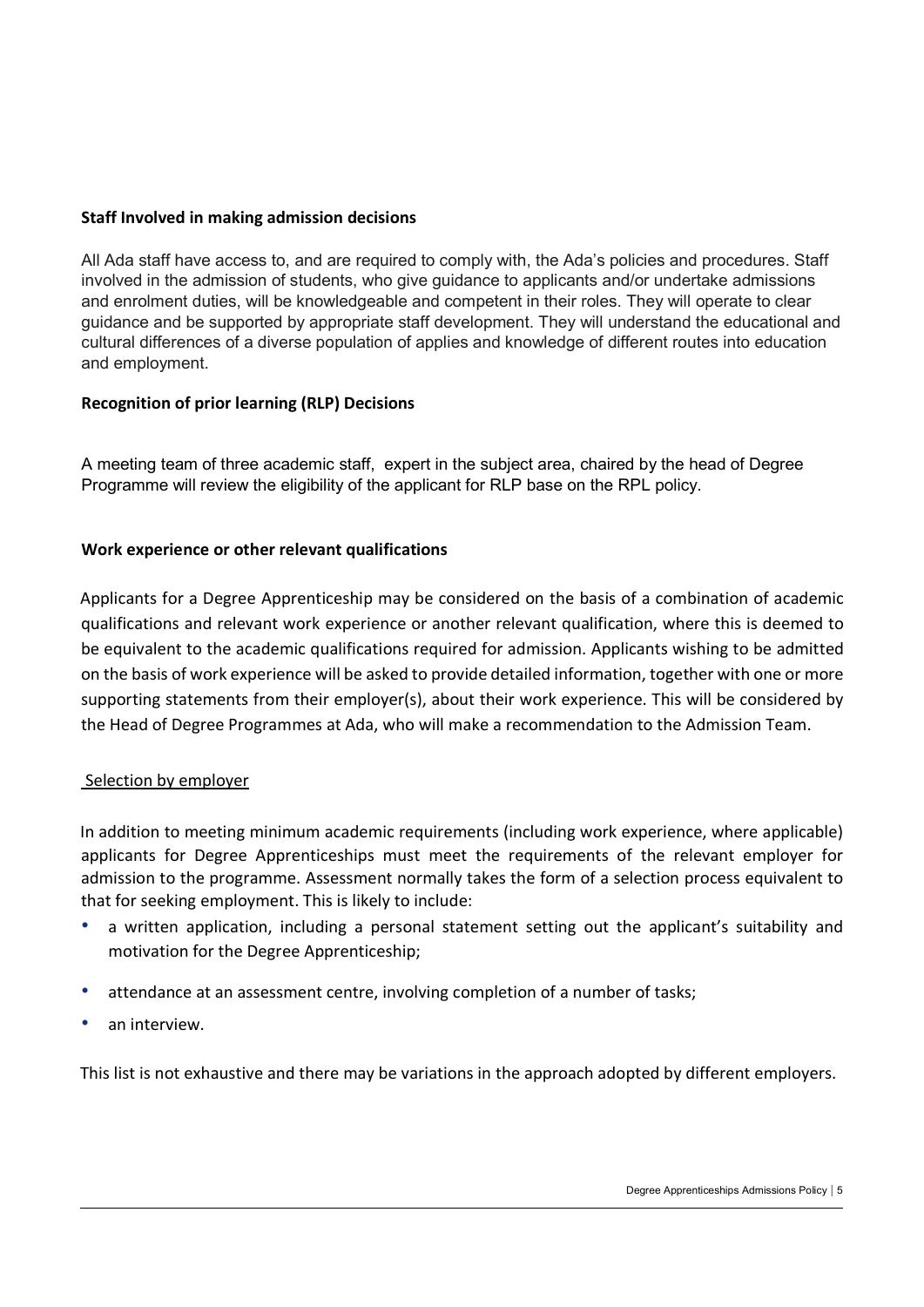## Receiving an offer

Applicants who meet the minimum entry requirements for the Degree Apprenticeship and are successful in the relevant employer's selection process will receive an offer to join the Degree Apprenticeship and an offer to study at Ada. The Ada's offer to study will normally be issued after the employer has made an offer to join the Degree Apprenticeship.

#### Unconditional offer

Applicants who have met the academic requirements of the Degree Apprenticeship and who have an offer from an employer will receive an unconditional offer to join the programme.

#### Conditional offer

Applicants who have not yet met the academic requirements of the Degree Apprenticeship and who have an offer from an employer will receive a conditional offer to join the programme and must meet these conditions before they can start the programme. For example, an applicant who has an offer from an employer but who has not yet completed their A levels or other equivalent study will receive a conditional offer from Queen Mary, stating the grades that they must obtain in order to be able to join the programme.

## Accepting an offer

Applicants who have received an offer to study on a Degree Apprenticeship must accept this firmly by the deadline provided.

# Confirmation of place

Applicants will receive confirmation that they have a place on the Degree Apprenticeship once they have firmly accepted the offer of place and met any outstanding academic conditions for admission. Places will only be confirmed where an applicant is holding a valid offer from an employer.

Applicants whose grades fall narrowly below the academic conditions of their offer may have their places confirmed, subject to the recommendation of the relevant employer. It is not usually possible to defer a conditional offer if an applicant chooses to retake their qualifications and improve their grades. However, applicants may apply again in the following recruitment round.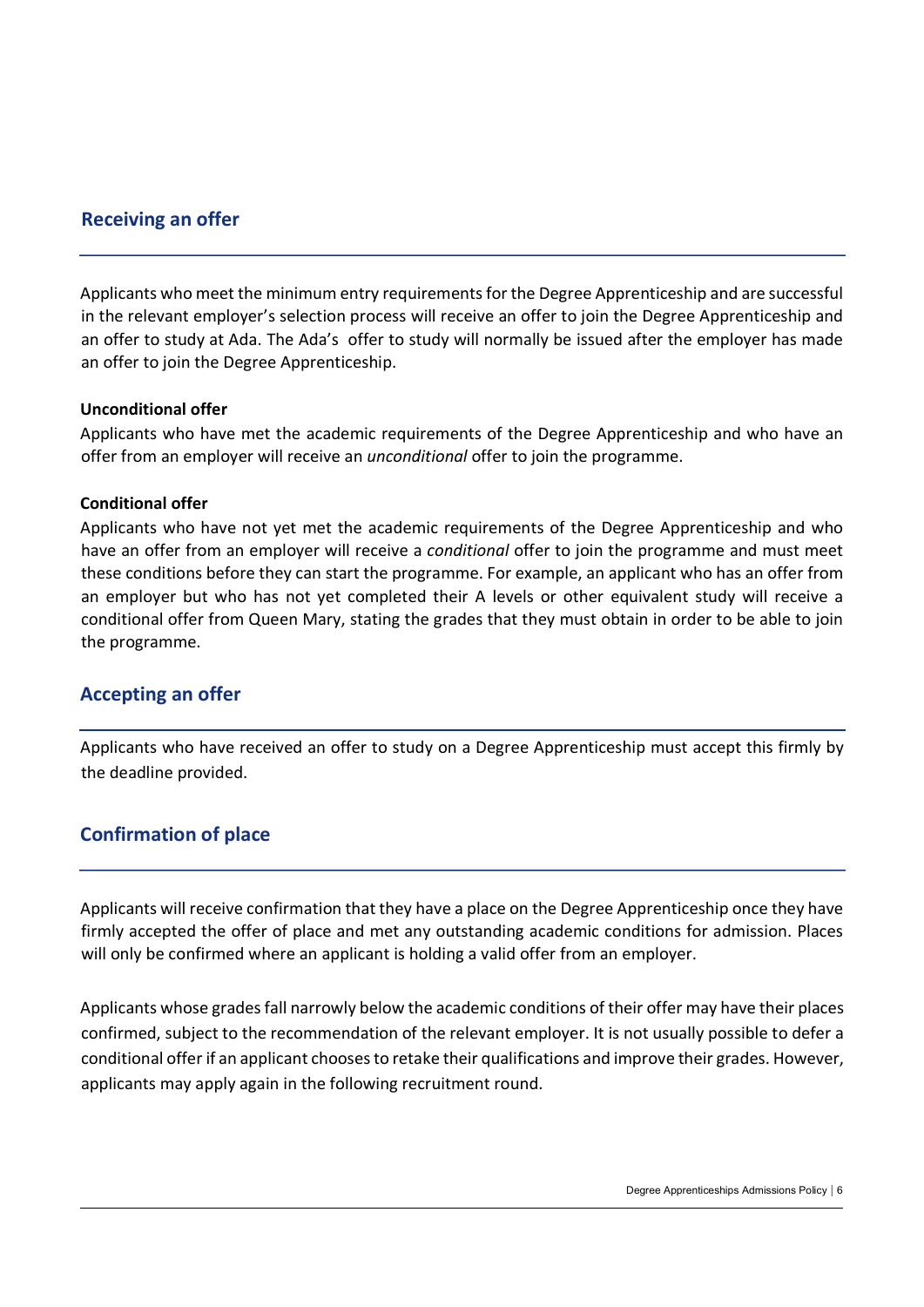# Unsuccessful Application & Right of Appeal

Where applicants are successful in the Employer selection process but do not receive an offer from the College, Ada will provide feedback to candidates and their (potential) Employer in a timely manner when this is requested by the candidate in writing either to the Student Recruitment Admissions Service

Feedback will normally include generic information to help applicants understand the means by which applicants are selected for the course to which they have applied, but a certain amount of specific information on an individual's application may be available on request.

Feedback will not be provided to any third party including, but not limited to, a parent, agent or other supporter. Feedback will be provided on request to potential employers.

Ada will not provide feedback to applicants who are unsuccessful in the Employer Selection process.

#### **Complaints**

Complaints from applicants regarding the service they receive during the admissions process will be handled in accordance with Ada Complaints Procedure.

Applicants do not have the right to appeal against the academic judgement made on their application.

## Apprenticeship Agreement

An apprenticeship agreement must be in place at the start of the apprenticeship. This agreement must be signed by the apprentice and the employer at the start of the apprenticeship.

The purpose of the apprenticeship agreement is to identify:

- the apprenticeship standard connected to the apprenticeship;
- the dates during which the apprenticeship is expected to take place; and
- the amount of off the job training that the apprentice is to receive.

Please see the Apprenticeship Agreement Template attached to this document.

#### Apprenticeship Commitment Statement

The commitment statements must be completed prior to the start of the programme Please see the commitment statement, attached to this document.